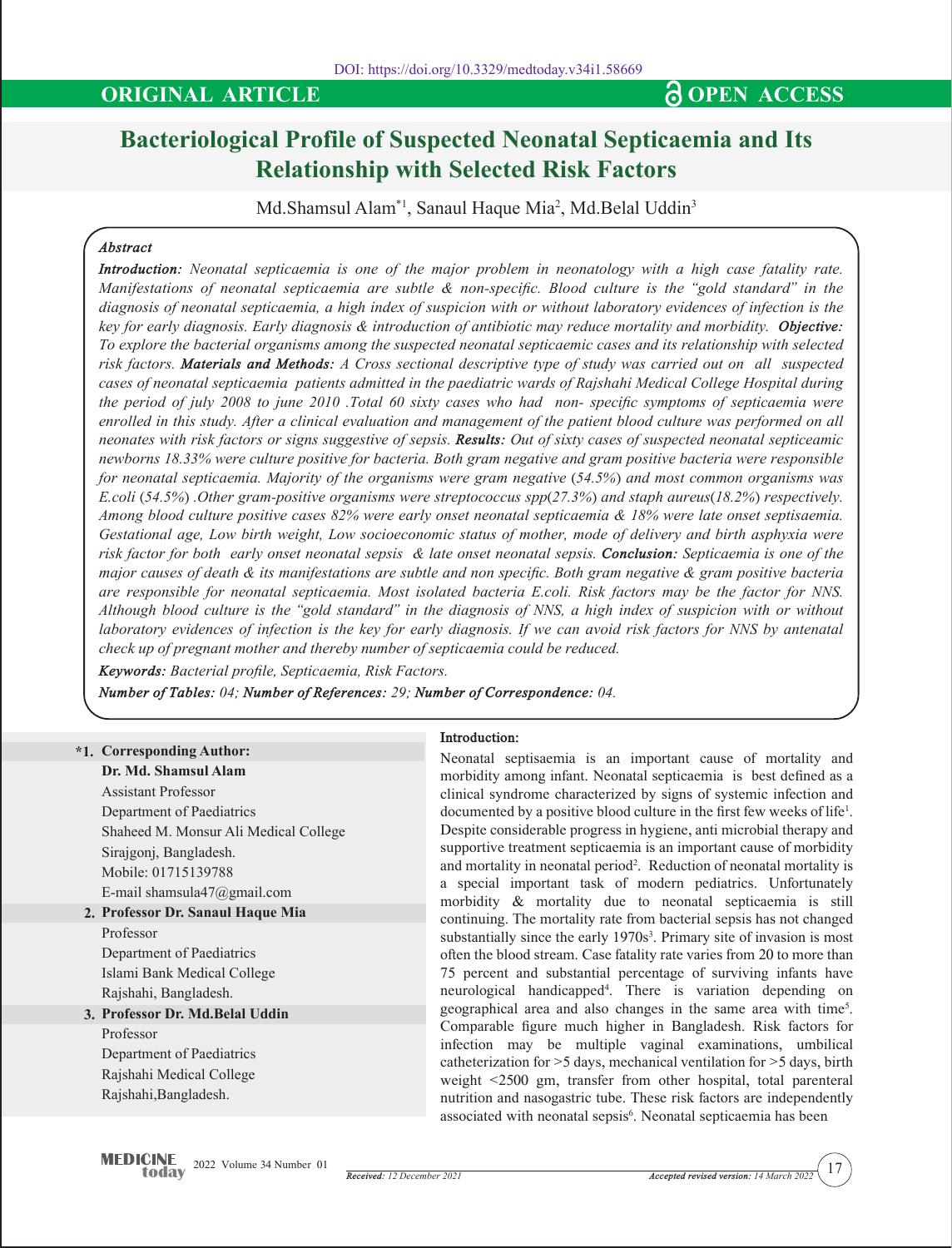categorized into early onset disease (EOD), occurring during the first week of life, and late onset disease (LOD), between 7 and 28 days of life<sup>7</sup>. There are no definitive criteria for diagnosis of septicaemia in newborn. It is based mainly on consideration of clinical and laboratory parameters, but without positive culture from central body fluid the diagnosis of septicaemia remains unconfirmed. Clinical presentation in neonatal septicaemia is nonspecific and common symptoms are lethargy irritability, respiratory distress, fever, hypothermia, apnoeic spell, cyanosis, poor feeding ,diarrhea, vomiting, convulsion and abdominal distension<sup>8</sup>. Bacterial organisms causing neonatal sepsis may differ among countries. Group B streptococcus (GBS; streptococcus agalactiae) is the most frequent cause of serious neonatal infection in North America<sup>9</sup>. However, in most developing countries, Gram–negative bacteria remain the major source of infection<sup>10</sup>. The result of epidemiological study from the developed and developing countries may not be same. Furthermore, the epidemiology of neonatal septicaemia within the geographical location may change with time<sup>11</sup>. The incidence of neonatal sepsis in neonatal intensive care unit(NICU) have been ranged from 5.2-to 30.4 per 100 patients<sup>12</sup>. Neonatal septicaemia is still a life threatening emergency and any delay of diagnosis and treatment with appropriate antibiotics may have devastating consequences. It is necessary, therefore, to continue epidemiological surveillance to identify the common pathogens causing neonatal septicaemia and their antibiotic sensitivity in particular area for best choice of empirical antibiotic therapy.

### **Material and Methods:**

This cross sectional descriptive study was carried out in the paediatric department of Rajshahi Medical College from July 2008 to June 2010. During the period 60 cases of were diagnose clinically and enrolled in the study. Diagnosis was made on the basis of some clinical manifestations like lethargy, irritability, respiratory distress, jaundice, fever, poor feeding, abdominal distention, apneotic spell, hypothermia, cyanosis, convulsion and diarrhea. Mothers were informed regarding the study, sample collection and its purpose. Perinatal history was taken carefully from mother for the identification of risk factors of neonatal septicaemia. Special emphasis were given on socioeconomic status, gestational age, residence and time of disease, maternal chorioamnionitis, urinary tract infection, unclean vaginal examination and prolonged rupture of membrane, place of delivery, birth weight, and any birth asphyxia along with feeding history. Thorough examinations were done and all findings were recorded in the specific questionnaire. Blood culture is the only investigation done to confirm the diagnosis. Blood culture done at the microbiology department of Rajshahi Medical College. However, diagnosis was based on a combination of high degree of suspicion, clinical feature and positive blood culture. The

### feature of NNS were studied and analyzed. **Results:**

60 cases were enrolled in this study during the period of July 2008 to june 2010. Majority of the cases were male and Male female ratio M:F=2.7:1. Rural patient were predominance than urban patients. Symptoms of septicaemia developed within 1-7 days in 63.3% of the male babies. Most of the babies delivered of in hospital than home and private clinic. Normal delivery was more than ceasearian section 76.66%, 23.33% respectively. Early onset of symptoms (<7 days) were 82% and late onset (8-28 days) of symptoms were 18%. 81.67% were culture negative and only 18.33% were culture positive. E.coli was more common in low birth weight, early onset neonatal septicaemic babies than normal weight babies in case of term and preterm there are no difference of E.coli infection, whereas in streptococcus infection low birth weight babies were more affected & in case of Staph Aureus infection normal weight babies were more affected. Babies of low socioeconomic groups of parents (Monthly income 5000taka or less) were more affected than middle or high income group of parents. Among the culture group babies came from rural area were hundred percent culture positive term and preterm, low birth weight and normal weight, asphyxiated and non asphyxiated babies were almost equally affected but statistically not significant.

### **Table-I:**

Distribution of suspected neonatal septicaemia cases by sex, time of onset of symptoms, residence & mode of delivery (n=60).

| Distribution of the neonates | frequency | Percentage (%)       | Total       |
|------------------------------|-----------|----------------------|-------------|
| Male                         | 42        | 70%                  |             |
| Female                       | 18        | 30%                  | $60(100\%)$ |
| 1-7 days (Early onset)       | 38        | 63.3 $(\% )$         | $60(100\%)$ |
| 8-28 days (Late onset)       | 22        | $36.7\,(^{\circ}\%)$ |             |
| Rural                        | 50        | $83.3\ (%)$          | $60(100\%)$ |
| Urban                        | 10        | 16.7 $(\%)$          |             |
| <b>NVD</b>                   | 46        | $76.66\,(%)$         | $60(100\%)$ |
| <b>LUCS</b>                  | 14        | $23.33\,(%)$         |             |

### **Table-II:**

Distribution of Organisms detected in culture by birth weight, gestational age  $&$  time of appearance of symptoms.

|                               | Organisms detected in culture |                  |                       |                             |             |
|-------------------------------|-------------------------------|------------------|-----------------------|-----------------------------|-------------|
|                               | E.coli                        | Streptococus spp | <b>Staph Aureus</b>   | Total                       | Total       |
| Birth wt Less<br>than $2.5kg$ | $4(66.7\%)$                   | $2(33.3\%)$      | $0\frac{\gamma_0}{2}$ | $6(54.5\%)$                 |             |
| Birth wt 2.5kg<br>and above   | $2(40.0\%)$                   | $1(20.0\%)$      | $2(40.0\%)$           | $5(45.5\%)$                 | $11(100\%)$ |
| Pretern                       | 3(27.27%)                     | $1(9.09\%)$      | $1(9.09\%)$           | $\sqrt{5(45.5\%)}$ 11(100%) |             |
| Term                          | 3(27.27%)                     | $2(18.18\%)$     | $1(9.09\%)$           | 6(54.54%                    |             |
| <b>EONS</b>                   | $6(54.54\%)$                  | $2(18.18\%)$     | $1(9.09\%)$           | 9(81.81%)                   | $11(100\%)$ |
| <b>LONS</b>                   | $0(00\%)$                     | $1(9.09\%)$      | $1(9.09\%)$           | 2(18.18%)                   |             |

EONS:Early onset neonatal septicaemia,(EONS): Late onset neonatal septicaemia( LONS)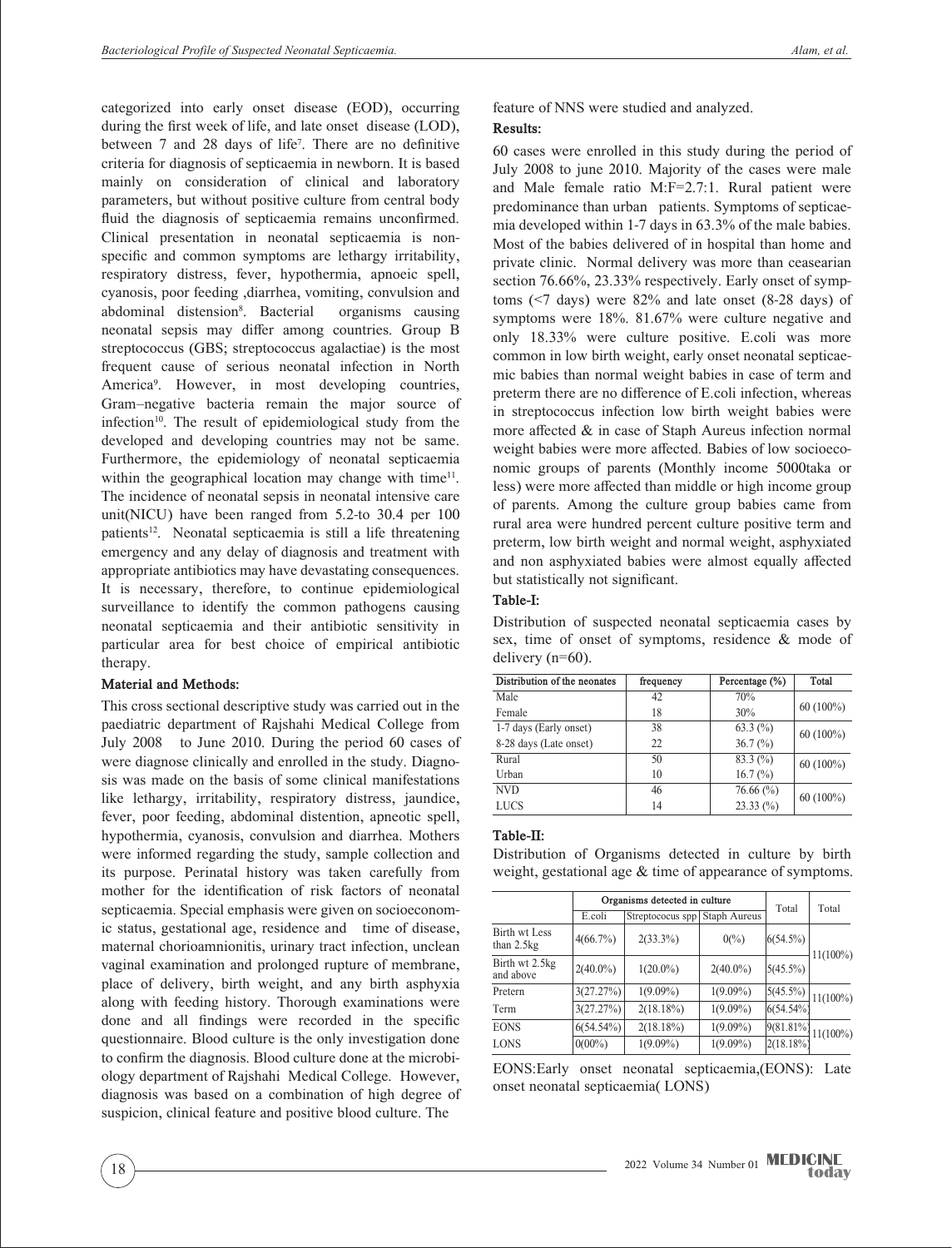**Table-III:**

Showed distribution of Organisms detected in culture positive cases according to socioeconomic status of their parents.

| Monthly income<br>group | Organisms detected in culture |                      |              |             |
|-------------------------|-------------------------------|----------------------|--------------|-------------|
|                         | Ecoli                         | Streptococcus<br>spp | Staph Aureus | Total       |
| 5000taka or less        | $4(57.1\%)$                   | $2(28.6\%)$          | $1(14.3\%)$  | $7(63.6\%)$ |
| 5001-10000taka          | $1(33.3\%)$                   | $1(33.3\%)$          | $1(33.3\%)$  | 3(27.3%)    |
| $>10,000$ taka          | $1(100\%)$                    | $0(00\%)$            | $0(00\%)$    | $1(9.1\%)$  |
| Total                   | $6(54.5\%)$                   | 3(27.3%)             | $2(18.2\%)$  | $11(100\%)$ |
|                         | $X2=1.57$ , df=4.(p>.05)      |                      |              |             |

## **Table-IV:**

Distribution of culture positive& negative cases by their birth weight, gestational age, residence, mode of delivery, presence or absence of birth asphyxia & jaundice.

### **MEDICINE** 2022 Volume 34 Number 01 (19) todav

### **Discussion**:

A total of sixty (60) suspected cases of neonatal septicaemia were enrolled in this study. 18.33% cases (11) were culture positive for bacteria. Similar culture positivity was found in Nigerian study<sup>13</sup> but in contrast to another study the incidence of positive blood culture is 47.5% of neonatal septicaemia<sup>14</sup>. Low culture positivity in early onset septicaemia (EOS) might be due to over diagnosis in this age group because of more nonspecific symptomatology .However negative blood culture does not rule out septicaemia. We have done a single culture utilizing 2 ml blood.

The number of positive cases in early onset septicaemia (EOS) was  $9(81.8\%)$  in comparison to  $2(18.2\%)$  in the late onset septicaemia (LOS). In this study, we found that early onset septicaemia (EOS) was more common than late onset septicaemia (LOS), which had the similarity to other studies<sup>15</sup>. Early onset sepsis was indistinguishable from that of perinatal asphyxia and respiratory distress syndrome. Although males have been reported 2-5 fold more likely than females to develop septicaemia<sup>16</sup>. Male female ratio of infant in our study was 2.66:1. The majority of neonates with septicaemia have one or more risk factors. In our study 45.5% (5) cases of neonatal septicaemia were preterm (<37 wks of gestation) and LBW  $(\leq 2.5k)$ . It was also found in some previous studies<sup>17,18</sup>. Maternal fever during delivery presents in 2 cases (18.2%) and 1(9.1%) of two also had prolonged rupture of membranes for more than 24 hours before delivery. So PROM might be one of the risk factors. It was comparable with the rates reported by others, ranging from 7.8% to 12.0%19.

A significant number of study cases were delivered at home, largely in the hand of untrained birth attendants. Home delivery is common in Bangladesh<sup>20</sup>. Repeated examinations increase the chance of introducing bacteria from the external environment into the birth canal<sup>21</sup>. Home deliveries related to birth asphyxia as reported in a dissertation<sup>22</sup>. In our study  $(45.5\%)$  cases of the culture positive neonatal septicaemia had birth asphyxia. In this study commonly, observed clinical features were poor feeding(68.3%), Fever (48.3%), Lethargy (46.7%), Respiratory distress (38.3%), Convulsion (25%), Jaundice (20.00%), Abdominal distention (13.3%) and Cyanosis (6.7%). These observations showed similarity with findings of other investigator<sup>23</sup>. We found majority of the organisms were gram-negative 54.5%.E. coil was the most common pathogen isolated (54.5%). Similar organisms have been reported in the study in Ngeria<sup>13</sup> and in Nepal<sup>24</sup>. This could be due to most deliveries were conducted in poor standard of hygiene and newborn infants usually lack antibody mediated protection against E. coli. Other common organisms were streptococcus spp. Which was found 27.3% of cases and staph aureus was found in 18.2% of cases. GBS was not found in this study. This might be attributed to low prevalence of GBS in genitalia of pregnant mother in this area25. Increasing prevalence of gram-negative septicaemia has been reported from other studies in India, Pakistan and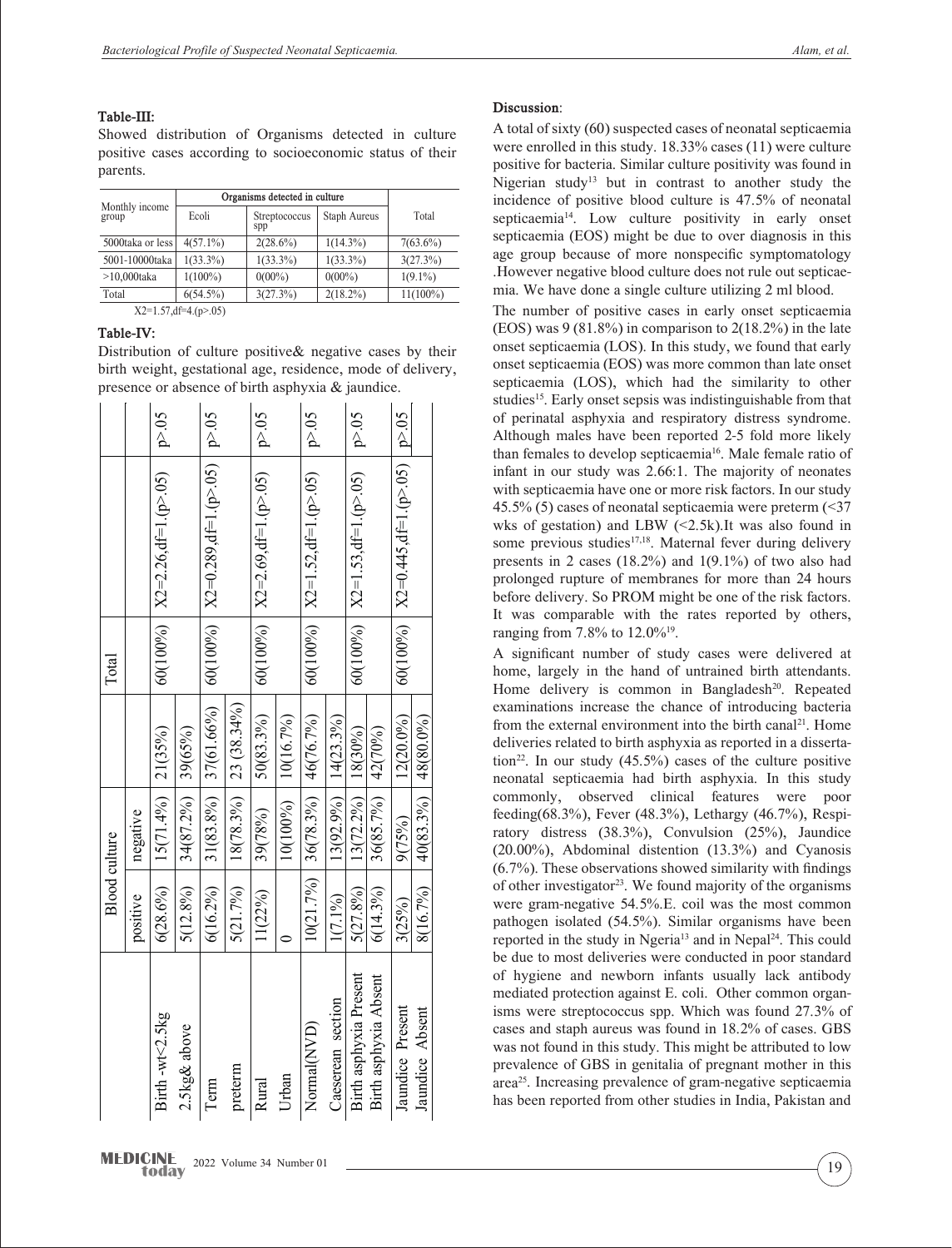Bangladesh<sup>16,25,26</sup>. Some studies<sup>25,26</sup> showed that bacteriological profile of neonatal septicaemia differs in EOS and LOS and it also differs in developing and developed countries. In developing countries gram-negative (-ve) organisms were predominant in EOS & LOS but E.coil was predominant in EOS<sup>27,28</sup>. In our study we found that EOS 81.8% (9/11) was more common than LOS and mortality in culture positive cases was 27% (3/11). The mortality rate in the Iranian study was 19.8%<sup>29</sup>.

### **Conclusion:**

The present study showed that neonatal septicaemia was one of the major problem in neonatology with a high case fatality rate. Manifestations of neonatal septicaemia are subtle & non-specific. Both gram-negative and gram-positive bacteria were responsible for neonatal septicaemia. Majority of the organism were gram-negative (54.5%). E.coli was the commonest bacteria isolate responsible for septicemia in neonates. Although blood culture is the "gold standard" in the diagnosis of neonatal septicaemia, a high index of suspicion with or without laboratory evidences of infection is the key for early diagnosis. History, clinical examination and laboratory data can minimize the therapy for those neonates who have no infection. Prompt institution of antibiotic therapy and supportive care will save most of the cases of neonatal sepsis. The pattern of antibiotic usage must be reviewed periodically and it must be started as possible in suspected cases and their combination should be changed according to response. If we can avoid risk factors for neonatal septicaemia by antenatal check up of the pregnant mother and thereby the number of neonatal septicaemia can be reduced.

### **Conflict of Interest:** None.

### **References:**

1.Gotoff SP. Neonatal sepsis and meningitis. In: Behrman RE, Kliegman RM, and editors. Nelson Text book of paediatrics.(15th edition). WB Saunders company; 1999:528-37.

2.Tessin.I, Trollfors B, Thringer.K. Incidence of Neonatal septicaemia and meningitis in western sweeden 1975-86. Acta Paediatri Scand. 1990; 79:1023-30.

https://doi.org/10.1111/j.1651-2227.1990.tb11378.x PMid:2267918

3.Guerina NG. Bacterial and fungal infection. In: Cloherty JP, Stark AR, editors. Manual of Neonatal care.4th ed. Philadelphia: Lippincortt-Raven Publishers,1998:271-99.

4.Ben Stenson. Infection and immunity in the newborn. In:Mcintosh N.editors Forfar and Arneil's Text book of paediatrics. (7th edition). Churchill Livingstone Elsevier pub in. 2008;319-25.

5.Klein Jo, Remington Js, Current concepts of infections in the foetus and newborn infant.In Remington js,Klein jo, editors.Infectious disease of the foetus and newborn infant.(3rdEdition).Philadelphia: WB Saundders,1990;2-16.

https://doi.org/10.1016/B0-72-160537-0/50003-7

6.Kuruvilla KA, Pillai S, Jesudason M, Jana AK. Bacterial profile of sepsis in a neonatal unit in south India. Indian Pediatr. 1998; 35(9):851-858.

7.Robillard p-y Nabeth P, Hulsey TC. Neonatal bacterial sepcaemia in a tropical area. Four-year experience in Guadeloupe (French West Indies). Acta Paediat. 1993;82:687-89. https://doi.org/10.1111/j.1651-2227.1993.tb18041.x

https://doi.org/10.1111/j.1651-2227.1993.tb12791.x

8.Daund AS, Abuekteish F, Obeidat A. The changing face of neonatal septicaemia. Am j Trop Paediat. 1995;15(1):93-6. https://doi.org/10.1080/02724936.1995.11747755

### PMid:7598444

9.Schuchat A, Wenger JD. Epidemiology of group B streptococcal disease. Risk factors, prevention strategies, and vaccine development. Epidemiol Rev. 1994;16(2):374-402.

https://doi.org/10.1093/oxfordjournals.epirev.a036159

### PMid:7713185

10.Dawodu A, Al Umran K, Danso K. Case study of neonatal sepsis in very low birth weight infants. N Engl .J.Med. 2002;347:240-247.

11.Dawodu A, Al Umran K, TWUM - Danso K. A case control study of neonatal sepsis: Experience from Saudi Arabia. J Trop Paediat. 1997;43:84-8.

https://doi.org/10.1093/tropej/43.2.84

PMid:9143177

12.Sanghvi KP, Tudehopr DI. Neonatal bacterial sepsis in a neonatal intensive care unit : a 5-years analysis. J Paediatr Child Health. 1996;32:333-8.

https://doi.org/10.1111/j.1440-1754.1996.tb02565.x

### PMid:8844541

13.S. I. Nwadioha, E. O. P. Nwokedi, E. Kashibu. A review of bacterial isolates in blood cultures of children with suspected septicaemia in a Nigerian tertiary Hospital. African Journal of Microbiology Research. 2010 Feb ;4(4):222-225.

14.M I Roy, A Jain, M Kumar, SK Agarwal. Bacteriology of Neonatal Septicaemia in a Tertiary care Hospital of Northern India. Indian Journal of Medical Microbiology. 2002;20 (3):156-159.

https://doi.org/10.1016/S0255-0857(21)03250-3

15.Glandstone IM, Ehrenkranz RA, Edberg SC, Baltimore RS. A ten year Review of neonatal sepsis and comparison with the previous fifty year experience. Paediat Infect Dis J. 1990; 9:819-25.

### https://doi.org/10.1097/00006454-199011000-00009 PMid:2263432

16.Bhutta ZA, Naqvi SH, Muzaffar T, Farooqui J. Neonatal sepsis in Pakistan: Presentation and pathogen. Acta Paedit Scand. 1991;80: 596-601.

https://doi.org/10.1111/j.1651-2227.1991.tb11916.x PMid:1867074

17.Suara RO, Adegbola RA, Baker CJ, Secka O, Mulholland